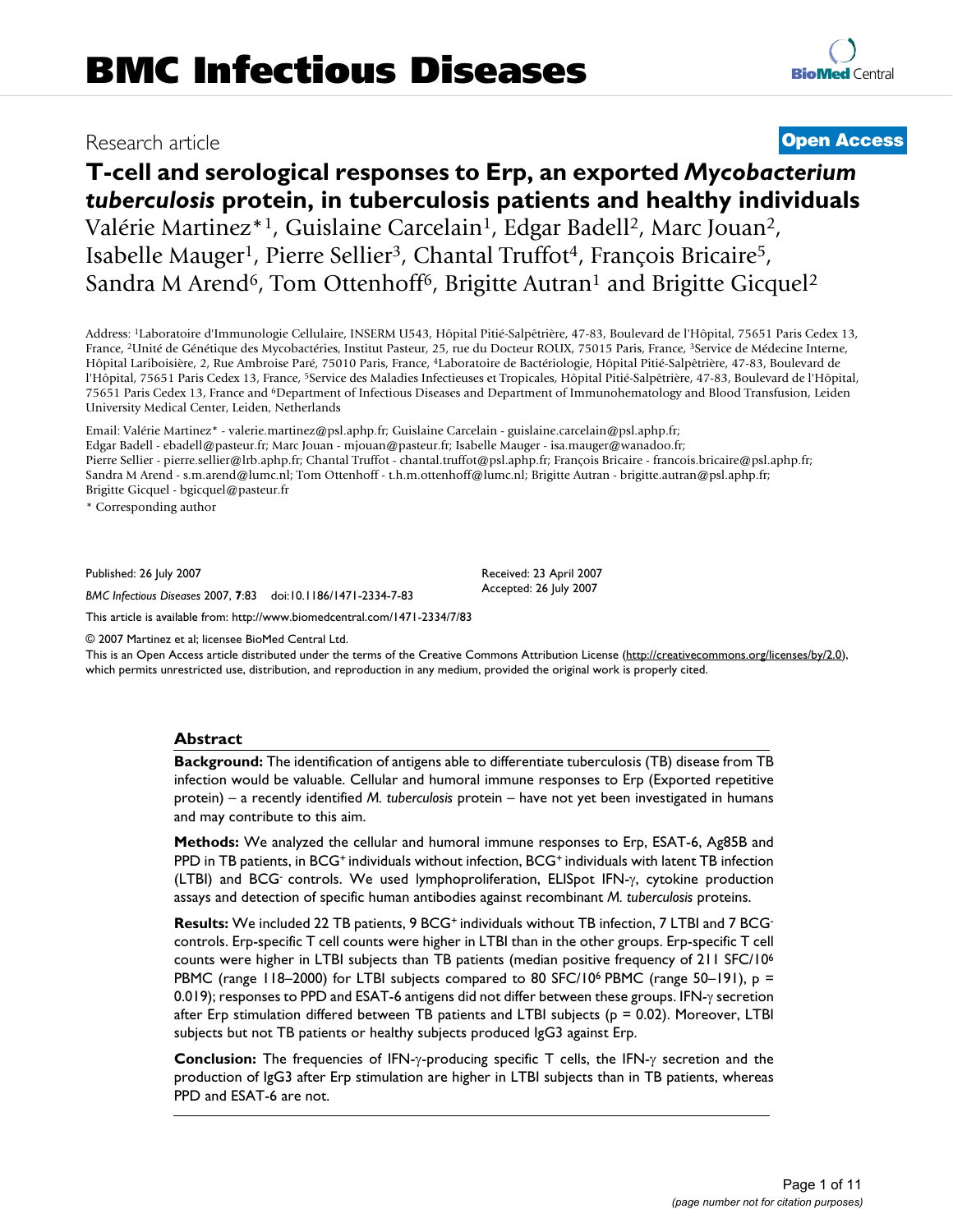# **Background**

Tuberculosis (TB) remains a major public health problem. It is estimated that one third of the world's population has latent *Mycobacterium tuberculosis* infection [1]. Vaccination with Bacillus of Calmette-Guérin (BCG) confers only partial protection. The protective immune responses elicited by tuberculosis infection or vaccination with BCG in non endemic countries remain poorly understood. After infection, activated macrophages produce interleukin (IL)-12, which in turn stimulates CD4 T cells to produce Th1 cytokines (IFN-γ and TNF-α), thus linking the innate and adaptive immune responses [2,3]. Th1 cellular responses are essential for effective protection against TB in several animal models. Although the immune responses induced by TB are generally able to contain the pathogen, they are unable to eliminate it, and 5 to 10% of immunocompetent individuals develop tuberculosis [2,4].

Many studies have investigated immune responses in TB patients and healthy contacts. As BCG vaccination is widely used in countries with a high incidence of tuberculosis, we decided to use a new *M. tuberculosis* antigen, Erp, to analyze cellular and humoral immune responses in TB patients and in healthy individuals, including both those who had or had not been vaccinated with BCG. In infected humans and animal models, both surface and secreted antigens such as ESAT-6, Ag85B antigens and heparin-binding hemagglutinin adhesin, have been identified as inducers of Th1 CD4 cellular immune responses [5-9]. Erp is (Exported repetitive protein), is an antigen exported by *Mycobacterium* species [10-12]. The Erp gene encodes a cell-surface component with a repetitive structure [11,13,14]. Erp is present in all strains of mycobacteria, including BCG strains, but its sequence varies (12). It is required for the survival and multiplication of mycobacteria [10,15]. Homologs of this antigen are immunodominant in both lepromatous leprosy and bovine tuberculosis [15,16]. Cellular and humoral immune responses against this antigen have not been investigated in humans and only animal studies are available.

ESAT-6 is an early-secreted antigen, encoded by the RD-1 genetic region. This region is absent, presumably deleted, from *M. bovis* BCG strains and in environmental mycobacteria [17-19]. T cell responses to ESAT-6 differ between TB patients and healthy BCG-vaccinated controls and can be used to identify symptom-free individuals recently exposed to *M. tuberculosis* [20-25]. Ag85B, which belongs to the 85 complex including 85A, B and C antigens, is involved in the final stages of the cell wall synthesis [26,27]. This antigen complex induces strong Th1 cellular immune responses in PPD-positive healthy individuals, but weak responses in 50% of TB patients [28,29]. Moreover, inclusion of Ag85A or Ag85B in a protein or DNA vaccine confers significant protection against tuberculosis

in mice [30,31]. We studied and compared specific cellular and humoral immune responses to Erp, an antigen of latency, with those to ESAT-6, Ag85B, 2 antigens involved in the virulence of the mycobacteria and PPD as comparison in TB patients and in individuals vaccinated (healthy and latent TB) or not vaccinated with BCG.

Immune responses against Erp were detected in TB patients and in BCG+ individuals both without infection and with latent TB infection (LTBI). The frequencies of IFN-γ-producing specific T cells, the IFN-γ secretion and the production of IgG3 were higher in BCG+ subjects with LTBI after Erp stimulation. This pilot study suggests that Erp-specific responses may be a valuable marker to distinguish LTBI from TB subjects, and should be evaluated in larger studies.

# **Methods**

# *Patients*

This prospective study was carried out in the Department of Infectious Diseases of Pitié-Salpêtrière Hospital and in the Department of Internal Medicine of Lariboisière Hospital, Paris, France, between February 2001 and February 2002. The study protocol was approved by the institutional review board of Pitié-Salpêtrière Hospital and was carried out in accordance with the Declaration of Helsinki.

We recruited twenty-two TB patients, according to the following criteria: ≥18 years old, and with microbiologically confirmed TB disease; patients who had already begun treatment were excluded from the study. All subjects were counselled about HIV testing and provided written informed consent.

Sixteen BCG-vaccinated individuals (BCG+) were enrolled, according to the following inclusion criteria: ≥18 years old, with prior BCG vaccination and no reported or known history of TB infection or disease. This group was divided into two sub-groups: those giving at least one positive response to ESAT-6 in at least one of the three tests used (lymphoproliferation, ELISpot IFN-γ, cytokine production assays) and those scoring negative in all tests. Nine subjects gave no positive responses and were considered as uninfected (BCG+ without infection group) and seven displayed positive responses to ESAT-6 and were considered to have latent TB infection (LTBI).

For comparison, seven healthy non-BCG-vaccinated (BCG- ) individuals were enrolled, according to the following criteria: ≥18 years old, no prior BCG vaccination and no history of TB exposure or infection. This last control group was recruited by the Departments of Infectious Diseases, of Immunohematology and Blood Transfusion of Leiden University Medical Center (Leiden, Netherlands).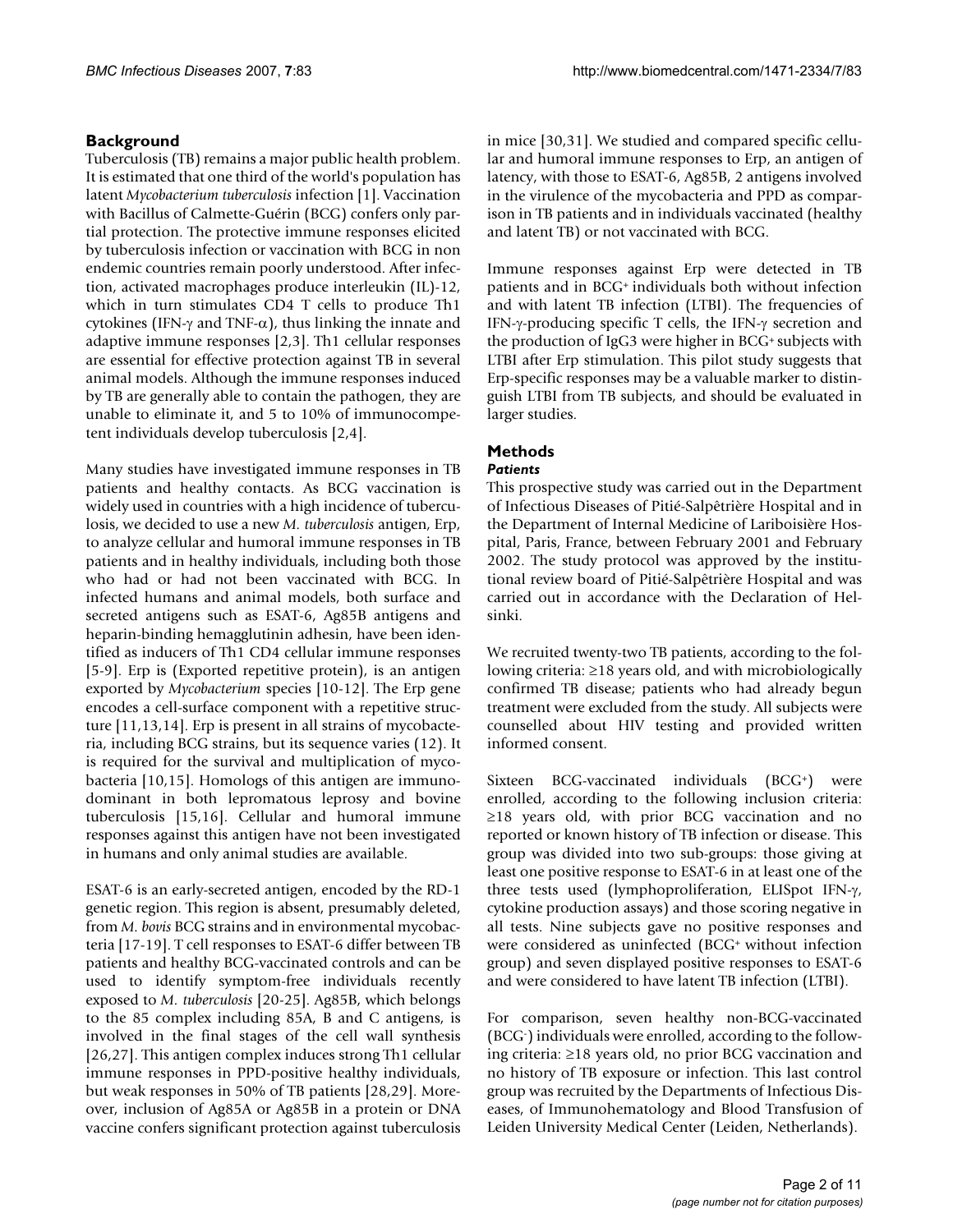#### *Preparation of peripheral blood mononuclear cells*

Venous blood (40 ml) from each participant was collected into heparin. Peripheral blood mononuclear cells (PBMC) were prepared by Ficoll-Hypaque centrifugation (Eurobio) of the blood.

# *CD4+ T-cell purification*

CD4+ T cells were purified from PBMC by magnetic separation, using a Dynabeads kit according to the manufacturer's instructions (Dynabeads, Dynal, Oslo, Norway). The purity of the CD8-depleted cells was analyzed by flow cytometry and exceeded 95%. CD8 cells accounted for less than 5% of the remaining cells.

#### *Antigens*

A purified protein derivative of *Mycobacterium tuberculosis* (PPD) (Statens Serum Institute, Copenhagen, Denmark) was used at a concentration of 1 μg/ml as is routine in our laboratory. ESAT-6 was a gift from the Statens Serum Institute (Copenhagen, Denmark) and was used at a concentration of 1 μg/ml. Antigen Ag85B was obtained from Lionex Diagnostics and Therapeutics GmbH (Braunschweig, Germany) and was used at a concentration of 2 μg/ ml. Erp produced as a recombinant antigen in *Escherichia coli* M15, purified by Aventis Pasteur SA (Marcy L'Etoile, France), was used at a concentration of 0.5 μg/ml. Antigen preparations were tested for LPS contamination: ESAT-6 was free of LPS, and Ag85B and Erp contained less than 100 EU/mg of endotoxin. Concentrations of ESAT-6, Erp and Ag85B were defined by testing a large dilution series of antigen concentrations in a population of tuberculosis patients  $(n = 12)$  and the optimal concentration of each antigen was selected.

#### *Evaluation of specific T-cell responses*

#### *Lymphoproliferation assay*

The lymphoproliferation assay was carried out with freshly isolated PBMC from TB patients and BCG+ controls. PBMC (1.5  $\times$  10<sup>5</sup>) were cultured in 200 μl of complete medium in round-bottomed microtiter tissue culture plates (TPP®, Switzerland), with or without each of the antigens. We assessed the stimulation activity of all antigens. Phytohemagglutin was used as a positive control (PHA, Murex, Paris, France), at a concentration of 0.5 μg/ ml. Medium alone was used as a negative control. Cells were cultured in complete medium (RPMI 1640 supplemented with 1% essential amino acids, 1% sodium pyruvate,  $25 \times 10^3$  U penicillin and  $25 \times 10^3$  µg streptomycin) (GibcoBRL), together with 20% pooled, HIV-free, male human AB serum (AbCys, Paris, France). Cells were incubated alone or with one of the antigens, for 6 days at  $37^{\circ}$ C, in a humidified atmosphere containing 5% CO<sub>2</sub>. Cells were then labeled with tritiated thymidine (CEA, Saclay, France) on day 6. Cells were harvested on fiberglass paper, using a cell harvester (Printed Filtermat A,

Wallac Oy, Finland), and the incorporated radioactivity was measured in a liquid scintillation counter (Microbeta™ Plus, Wallac). Mean counts per minute for triplicate cultures and a stimulation index (SI) were obtained for each patient. The SI was the ratio of mean counts per minute in the presence of antigen to mean counts per minute in medium alone. Antigen-specific proliferative responses were considered to be positive if  $SI \geq 3$ .

### *ELISpot-IFN-*γ *assay*

The ELISpot IFN-γ assay was carried out with freshly prepared PBMC from TB patients and BCG+ subjects and with frozen cells from BCG- individuals.

The anti-human IFN-γ capture Mab (Diaclone) was used to coat 96-well polyvinylidene difluoride plates (Millipore, Molsheim, France), by incubation overnight at 4°C. Each of the various antigens (Erp, ESAT-6, Ag85B and PPD) was added to three wells (triplicate), at the concentrations indicated above. PBMC were cultured in complete medium (see above) supplemented with fetal calf serum (10%, Gibco, France). Negative controls consisted of cells cultured with medium alone and positive controls consisted of cells cultured with PHA. PBMC  $(1.5 \times 10^5)$  per well corresponding to the number of cells inducing optimal responses to these antigens) were incubated for 40 hours at 37°C in an atmosphere containing 5%  $CO<sub>2</sub>$ , as previously described [32]. The plates were washed and a biotinylated anti-IFN-γ Mab (Diaclone) was added, followed by streptavidin-alkaline phosphatase conjugate (Amersham, Les Ulis, France) and chromogen substrates (5-bromo-4-chloro-3-indolyl phosphate toluidine and nitroblue tetrazolium) (Sigma-Aldrich, St. Quentin, France). Plates were dried and the colored spots were counted using an automated ELISpot reader (Zeiss, Jena, Germany). The numbers of specific T cells are expressed as spot-forming cells per million PBMC (SFC/106 PBMC), calculated after subtracting the mean values obtained without antigen for each sample. Responses were considered positive if the test well contained at least 5 IFN-γ SFC more than negative control wells.

# *Cytokine production*

Cytokine production was assessed in freshly prepared cells from TB patients and BCG+ controls. Freshly prepared PBMC ( $1.5 \times 10^5$ ) were cultured in 96-well flat-bottomed plates (TPP®, Switzerland) with the antigens Erp, ESAT-6, Ag85B and PPD. The negative control consisted of medium alone and the positive control included anti-CD3 (2.5  $\mu$ g/ml) and anti-CD28 antibodies (5  $\mu$ g/ml; Immunotech, Coulter, France). Supernatants (150 μl) were collected after 48 hours and frozen at -20°C. The frozen supernatants were thawed at room temperature and cytokine concentrations were determined, using a commercial kit designed to detect multiple human Th1/Th2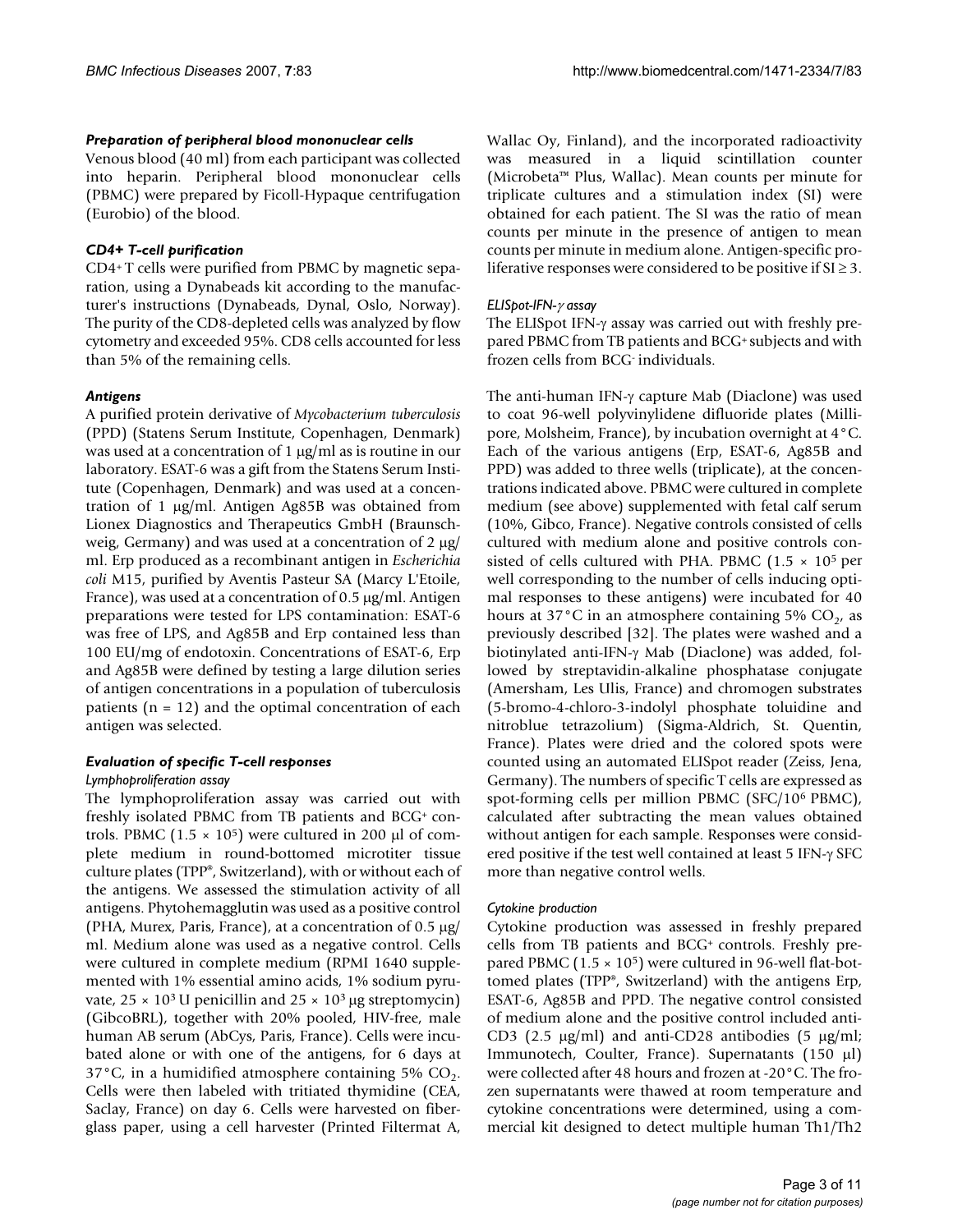cytokines (IFN-γ, TNF-α, IL-2, IL-4, IL-5 and IL-10) in a single sample, in accordance with the manufacturer's instructions (Cytometric Bead Array Kit, BD Pharmingen). The Cytometric Bead Array (CBA) is a flow cytometricbased assay for the detection of human cytokines from cell supernatants or serum samples. The kit uses a set of beads coated with cytokine-specific antibodies which serves as a capture surface for cytokines; we used the 6 bead kit, which includes beads specific for IFN-γ, TNF-α, IL-2, IL-10, IL-4, IL-5. Each cytokine-specific set of beads is assigned a discrete fluorescence intensity that can be resolved on the FL-3 channel of a flow cytometer. The advantage of using the CBA assay is that it is an accurate, sensitive and quantitative method for measuring cytokine levels although requiring only small volumes for analysis.

The detection limit of the assay was 50 pg/ml. The values obtained for the negative control (unstimulated) wells were subtracted from those obtained with stimulated cells and the results are expressed in pg/ml.

### *Elisa test for detection of specific human antibodies against recombinant M. tuberculosis proteins*

Serum samples from a subgroup of 15 of the 22 TB patients, seven BCG+ subjects and six BCG- controls were available for testing. Dynatech® 96-well flat-bottomed plates (Dynex Technologie, France) were coated by incubation overnight with 50 μl/well of the recombinant proteins (Erp, ESAT-6, Ag85B) at a concentration of 3 μg/ml in phosphate-buffered saline (PBS). PBS was used as a negative control. Plates were blocked by incubation with 3% bovine serum albumin (BSA) (Prolabo, Fontenaysous-Bois, France) in PBS, for 1 hour at 37°C. Serum samples, diluted 1:100 in 1.5% BSA, 0.1% Tween 20 in PBS, were incubated for 3 hours at 37°C. The specific antibody (Ab) response was then assessed by incubating with alkaline phosphatase-conjugated mouse anti-human IgG1, IgG2, IgG3 and IgG4 antibodies (Promega, Charbonnières, France) diluted 1:4000 in 1.5% BSA, 0.1% Tween 20 in PBS, for 1 hour at 37°C. The plates were washed with 0.1% Tween 20 in PBS and the colorimetric reaction was developed with p-nitrophenylphosphate (Sigma, St Louis, MO) used as the substrate. Absorbance at 405 nm was determined with a Labsystems Multiskan RC. Results were expressed in optical density units after subtraction of the values obtained with PBS and considered as positive above 0.1 OD.

# *Statistical analysis*

Comparisons between TB patients, BCG+ and/or BCGcontrols were performed using non parametric tests as appropriate. Data were analyzed with StatView F-5.0 software (1992–1998, SAS Institute Inc; California).

### **Results**

#### *Patients' characteristics*

All subjects, after obtention of informed consent, were tested negative for human immunodeficiency virus (HIV) and none were on immunosuppressive therapy.

The median age of the TB patients (17 men and 5 women) was 38 years (range 19–74). Most patients were Caucasian (68.2%), and the others were African or Asian. Proof of BCG vaccination was available for 8 of the 22 TB patients, and the other 14 patients were born in countries in which BCG vaccination is mandatory. Thus, it is likely that all the TB patients had been vaccinated with BCG. Six of the 22 TB patients had a history of TB disease, with non optimal treatment due to a lack of compliance in five patients and infection with a multidrug-resistant strain in one patient. The localization of the TB disease was pulmonary  $(n = 14)$ , extra-pulmonary  $(n = 6)$  or both  $(n = 2)$ . Blood samples were obtained before the initiation of specific treatment for all patients.

BCG+ vaccinated subjects were divided into a BCG+ without infection group (6 men and 3 women) and LTBI group (4 men and 3 women) according to their responses to ESAT-6. The median ages for these groups were 34 years (range 19–73) and 28 years (range 19–50) respectively. All individuals except one in each group were Caucasian and the exceptions were of African origin. All BCG+ subjects had been vaccinated with BCG during childhood. No Mantoux test was performed in the BCG+ group.

The median age in the BCG- group (3 men and 4 women) was 27 years (range 20–42). All individuals were Caucasian. None of the BCG- subjects had a history of TB disease or known contact with TB patients.

None of our subjects included in this study was anergic, all of them have positive responses to mitogen used as positive control in the different assays.

#### *Specific responses in the lymphoproliferation assay*

Lymphoproliferation assays were carried out for the 20 of the 22 TB patients for who sufficient cells were available and for nine BCG+ subjects including six BCG+ without infection and three with LTBI (Figure 1). BCG- subjects were not tested, as fresh cells were not available. Most TB patients (19/20) and all (9/9) BCG+ subjects (LTBI and without infection subjects) displayed positive proliferative responses with the PPD antigen. The median SI was 17.5 (range 1–125), 6.5 (range 3–20) and 26 (range 14– 180) for TB, BCG+ without infection and LTBI groups, respectively.

A lower percentage of subjects from both groups displayed positive proliferative responses to the specific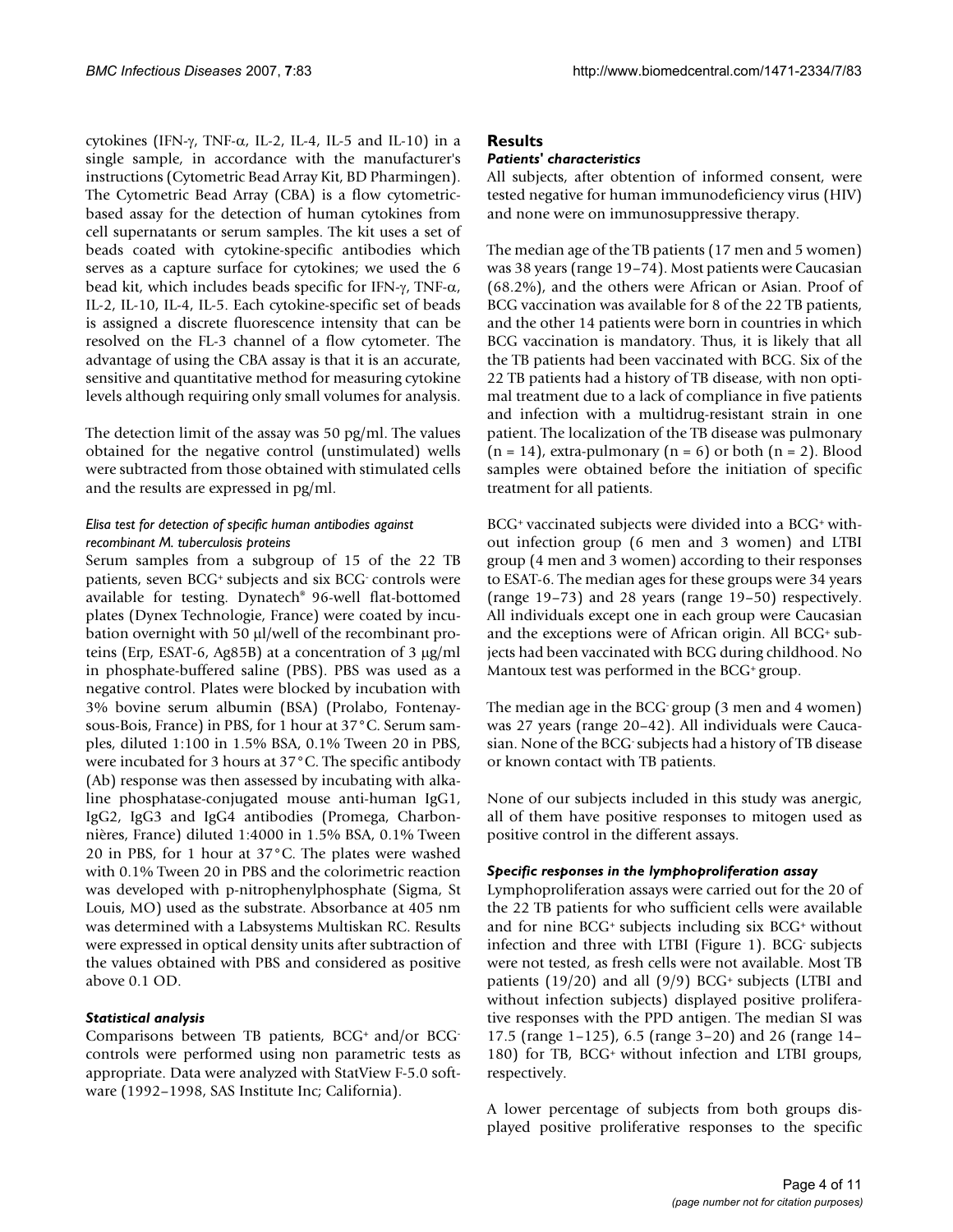

#### Figure 1 and 2008 and 2008 and 2008 and 2008 and 2008 and 2008 and 2008 and 2008 and 2008 and 2008 and 2008 an

Proliferative responses to the specific mycobacterial antigens, PPD, Erp, ESAT-6 and Ag85B were evaluated in 3 groups: BCG+ subjects without infection, with latent TB infection (LTBI) and in TB patients (TB), measured by lymphoproliferation assay. A logarithmic scale is used and horizontal bars indicate positive values.

mycobacterial antigens. For Erp, 41% (9/22) of the TB, 17% (1/6) of the BCG+ without infection and 1/3 of the BCG+ with LTBI groups displayed a positive proliferative response, with an overall low median SI of 1 (range 1– 11), 1 (range 1–4) and 2 (range 1–9), respectively. For ESAT-6, 59% (13/22) of the TB, none  $(0/6)$  of the BCG<sup>+</sup> without infection and all (3/3) of the LTBI groups displayed a positive proliferative response, with an overall median SI of 3 (range 1–37), 1 (range 1–2) and 6 (range 4–24), respectively. For Ag85B, 45% (10/22) of the TB, 33% (2/6) of the BCG<sup>+</sup> without infection and 33% (1/3) of the LTBI groups displayed a positive proliferative response, with an overall low median SI of 2 (range 1– 17), 1.5 (range 1–4) and 1 (range 1–11), respectively. So the responses to the 4 antigens appeared to be very similar for the 3 groups of patients. However, although LTBI patients responded to ESAT-6, BCG+ patients without infection did not, as would be expected from the definition of the two groups. Finally, we observed no difference in immune responses, as evaluated by lymphoproliferation assay, according to the site of TB infection.

#### *IFN-*γ *responses detected by ELISpot assays depend on TB infection or disease status*

The ELISpot IFN-γ assay was used to quantify antigen-specific CD4 T cells in 21 of the 22 TB patients, nine of the BCG+ without infection group, seven of the LTBI and seven of the BCG- controls. The ELISpot IFN-γ assay was

carried out with freshly prepared PBMC from TB patients and BCG+ subjects and with frozen cells from BCG- individuals, after preliminary analysis to confirm that there was no difference between the results obtained with freshly prepared and frozen cells from  $BCG<sup>+</sup>$  controls (n = 5): no significant difference was observed for Erp, ESAT-6, Ag85B, PPD or PHA ( $p > 0.05$ ) between the two cell preparations.

We analyzed total PBMC and purified CD4 T cells for the first five TB patients. Similar numbers of antigen-specific T cells were obtained in the two assays. We therefore carried out subsequent experiments with total PBMC, given that the results accurately reflected CD4 T-cell responses and the cutoff point was at least five IFN-γ SFC more than in negative control wells. The results are summarized in Figure 2.

BCG- controls displayed no IFN-γ cellular response to the mycobacterial antigens Erp, ESAT-6, Ag85B and PPD as expected, despite displaying normal responses to PHA.

TB patients developed IFN-γ-specific cellular responses, directed against PPD and ESAT-6 in particular. A specific T-cell response to PPD was detected in 86% (18/21) TB patients, with a median positive frequency of375 SFC/106 PBMC (range 62–2000). Sixty-two percent (13/21) of TB patients displayed T-cell responses to ESAT-6, with a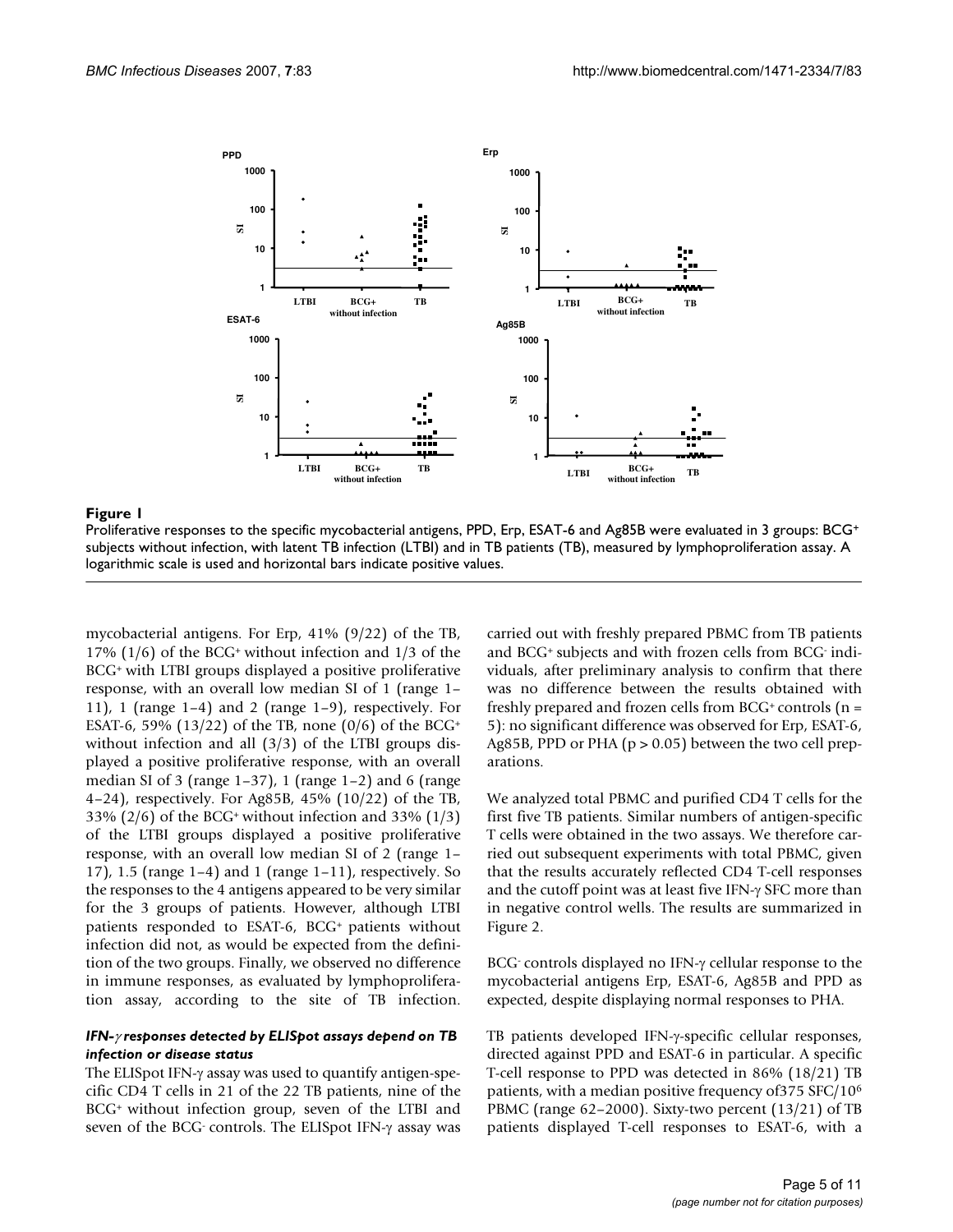

#### Figure 2 ), BCG+ ESAT-6 and Ag85B **Figure 2** with latent TB infection (LTBI), and in TB patients (TB), measured by ELISpot IFN-γ assay after stimulation with PPD, Erp, subjects without infection and

Numbers of antigen-specific T cells in the 4 groups:non BCG-vaccinated controls (BCG- ), BCG+ subjects without infection and with latent TB infection (LTBI), and in TB patients (TB), measured by ELISpot IFN-γ assay after stimulation with PPD, Erp, ESAT-6 and Ag85B. A logarithmic scale is used and horizontal bars indicate positive values.



# **Cytokine infections (IFN-γ or A and IL-10 or A)** were represented for the 3 groups: BCG+ infection, with latent TB infection, with latent TB patients (TB) subjects with latents (TB) subjects without subjects without subj

Cytokine productions (IFN- $\gamma$  or  $\bullet$ , TNF- $\alpha$  or  $\blacktriangle$  and IL-10 or  $\blacksquare$ ) were represented for the 3 groups: BCG<sup>+</sup> subjects without infection, with latent TB infection (LTBI) and in TB patients (TB).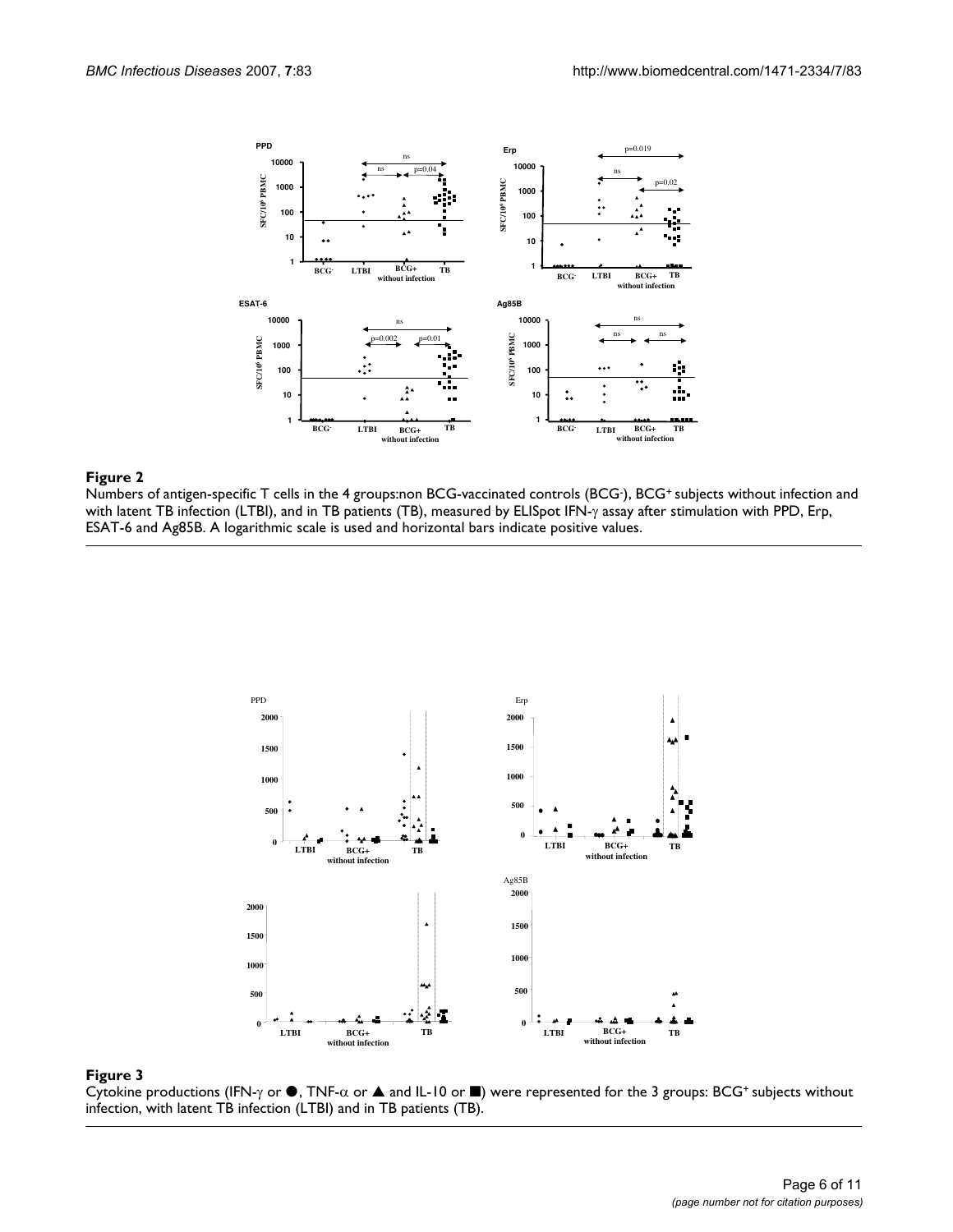

# **Figure 4** Production of the state of the state of the state of the state of the state of the state of the state of the state of the state of the state of the state of the state of the state of the state of the state of th

Subtypes of IgG were represented in column bar after Erp, ESAT-6 and Ag85B stimulation in the 4 groups: non BCGvaccinated controls (BCG- ), BCG+ subjects without infection, with latent TB infection (LTBI) and in TB patients (TB) in the order: IgG1, IgG2, IgG3, IgG4.

median positive frequency of280 SFC/106 PBMC range 53–799). Fewer TB patients displayed specific cellular responses to Erp (38%, 8/21) and Ag85B (33%, 7/21), with a median positive frequency of 80 SFC/106 PBMC (range 50–191) and120 SFC/106 PBMC (range 73–200), respectively.

LTBI subjects developed specific cellular responses, directed against PPD, Erp and ESAT-6 in particular: 85.7% (6/7) developed a PPD-specific T-cell responses (median positive frequency434 SFC/106 PBMC (range 99–2000)) and 71% (5/7) developed Erp-specific T-cell responses (median positive frequency 211 SFC/106 PBMC (range 118–2000)). ESAT-6-specific CD4 Th1 cell responses were observed in 86% (6/7) of LTBI subjects (median positive frequency 115 SFC/106 PBMC (range 73–310)), but only 43% (3/7) had Ag85B-specific CD4 Th1 responses (median positive frequency112 SFC/106 PBMC (range 112–119)).

BCG+ subjects without infection developed specific cellular responses, directed only against PPD and Erp: 67% (6/ 9) developed a PPD-specific T-cell responses (median positive frequency 95 SFC/106 PBMC (range 53–350)) and 67% (6/9) developed Erp-specific T-cell responses (median positive frequency142 SFC/106 PBMC (range 92–541)). Moreover, one out of 9 subjects had Ag85Bspecific CD4 Th1 responses (165 SFC/106 PBMC). As expected, none of the BCG+ subjects without infection gave ESAT-6-specific CD4 Th1 cell responses.

Numbers of PPD-specific T cells were similar for the three groups of subjects (TB, BCG+ without infection group, LTBI subjects) and higher than those BCG group ( $p <$ 0.01). ESAT-6-specific T cells were similar in the TB and LTBI groups, and significantly more numerous than in the other groups ( $p \le 0.01$ ). Only numbers of Erp-specific T cells were significantly higher in BCG+ individuals without infection or with LTBI than in TB patients ( $p \le 0.02$ ). This difference between LTBI and TB patients observed after Erp stimulation was not found for PPD and ESAT-6 antigens.

# *Cytokine production*

We evaluated the production of Th1/Th2 cytokines in a subgroup of 13 TB patients and six BCG+ subjects (4 BCG+ individuals without infection and 2 with LTBI) for whom cells were available. BCG- subjects were not tested, because cells were not available. The Th1 (IFN-γ, TNF-α, IL-2) and Th2 (IL-4, IL-5, IL-10) cytokines present in the supernatants of stimulated cells were quantified by flow cytometry and the results are presented in Figure 3.

IFN-γ, TNF-α and IL-10 were detected after stimulation with each of the antigens tested: Erp, ESAT-6, Ag85B and PPD. By contrast, IL-2, IL-4 and IL-5 were not detected following stimulation with any of the antigens (data not shown).

In TB patients, IFN-γ, TNF- $\alpha$  and IL-10 productions were detected after stimulation with PPD (median 325, range 22–1389; median 179, range 0–1178; median 12, range 0–182 respectively), ESAT-6 (median 13, range 0–4597; median 179, range 0–1679; median 65, range 0–191 respectively) and Erp (median 11, range 0–245; median 652, range 0–1961; median 228, range 0–1662 respectively).

In the LTBI group, IFN- $\gamma$  and TNF- $\alpha$  productions were also detected after stimulation with PPD, Erp and with ESAT-6 stimulation for the 2 patients tested. IL-10 production was very low.

In three of the four BCG+ individuals without infection, IFN-γ and TNF-α production were mainly detected only after PPD stimulation. No IFN-γ or TNF-α production was detected after stimulation with ESAT-6. IL-10 and TNF-α were detected after Erp stimulation.

Poor production of cytokine was detected after stimulation with Ag85B in the 3 groups of patients.

# *Humoral responses*

We tested the available serum samples from the individuals included in the study (15 TB patients, 4 BCG+ subjects without infection and 3 LTBI subjects) for the presence of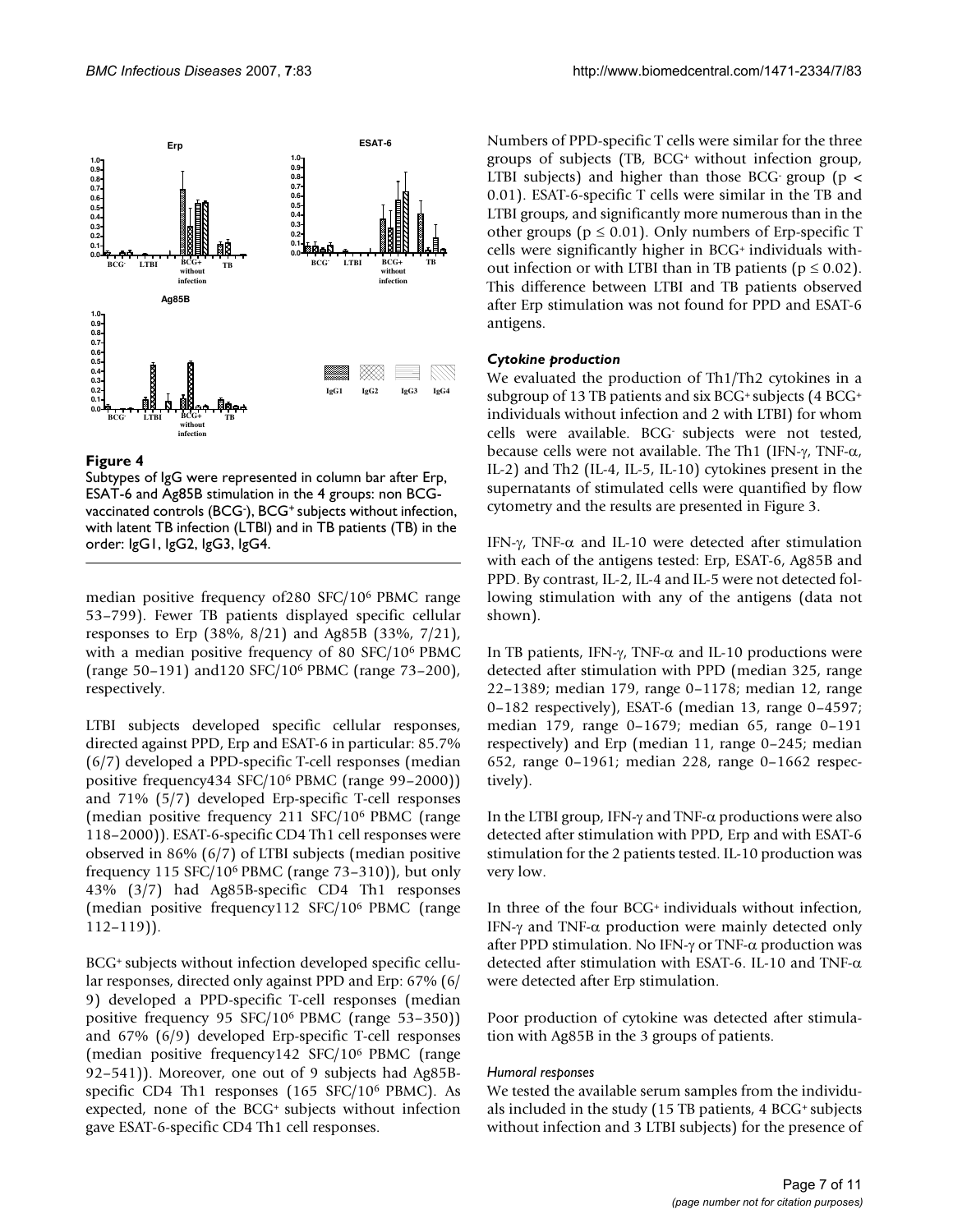subclasses of IgG antibodies against Erp, ESAT-6 and Ag85B (Figure 4). Specific antibody levels were highly heterogeneous in all groups, resulting in high standard deviations.

For the BCG- group, levels of specific IgG subclasses were below this threshold for all antigens.

TB patients developed specific IgG1 ( $n = 8$ ) and IgG2 ( $n =$ 7) against Erp and IgG1 ( $n = 11$ ) and IgG3 ( $n = 2$ ) against ESAT-6 (Figure 4).

All LTBI individuals produced at least three of IgG subtypes IgG1, IgG2, IgG3 and IgG4 after Erp or ESAT-6 stimulation. In the BCG+ group, no IgG were detected against Erp, ESAT-6.

We observed high production of IgG3 against Erp in LTBI subjects but IgG3 was not produced by TB patients or by BCG+ individuals without infection. The profile of responses to Erp and ESAT-6 antigens was consistent with the findings of the assays evaluating cellular immunity.

#### **Discussion**

We studied cellular and humoral immune responses to Erp, a recently identified *M. tuberculosis* protein and three mycobacterial antigens: PPD, ESAT-6 and Ag85B.

In our study, most TB patients responded to ESAT6. This is consistent with published studies [9,33,34] In which 55 to 95% of TB patients displayed an ESAT-6-specific Th1 response, as evaluated by lymphoproliferation assays or by determining IFN-γ concentration in the supernatant of stimulated cells [22,33]. ESAT-6, a RD-1-encoded *M. tuberculosis*-specific antigen, is an accurate marker of *M. tuberculosis* infection; it discriminates against BCG because the RD-1 region is deleted from such strains [20- 22,24,35]. It can therefore be used to differentiate between individuals with and without TB infection, regardless of BCG vaccination status [36-39]. Nevertheless, 43% of BCG-vaccinated subjects responded to ESAT-6 in our study. There are several possible explanations for this result: exposure to *M. tuberculosis* is not implausible because 12.5% of the participants originated from Africa or Asia and 31% were hospital workers. Thus, these findings may be the consequence of cases of latent TB infection despite no reported previous TB contact or exposure to environmental mycobacteria in France or during visits to countries in which these bacteria are highly prevalent. These observations led us to distinguish between BCG+ individuals without infection (ESAT-6- ) and with LTBI (ESAT-6+) in our analysis.

We also analyzed immune responses to Ag85B, a mycobacterial antigen involved in the final stages of cell wall

synthesis [26,40,41]. Subjects in all groups displayed weak humoral and cellular immune responses after Ag85B antigen stimulation, consistent with the findings of previous studies [36,42-44].

Erp is an exported protein encoding a cell-surface component [11,13,14], and is present in all strains of mycobacteria, including BCG strains. Erp is crucial for the survival and multiplication of mycobacteria [10,15]. In this study, we demonstrated that Erp induced cellular and humoral responses in BCG+ subjects without infection, in LTBI subjects and in TB patients. The Erp antigen has previously only been studied in macrophage cell lines and *in vivo* in mouse models. This study is the first to evaluate human cellular and humoral immune responses to Erp in TB patients and in individuals vaccinated and not vaccinated with BCG. We show that LTBI subjects had more Erp-specific IFN-γ-producing cells than TB patients and Erp-specific IgG3 were present only in infected but non-ill BCG+ subjects corresponding to latent TB infection. These results are consistent with previous findings concerning the production of IFN-γ by activated T cells, which is required for the regulation of isotype switching during Bcell development [45-47]. IFN-γ regulates the isotype specificity of switching and can induce switching to IgG3 [47]. Furthermore, the orientation of the response toward the IgG3 subclass is surface antigen-specific [48-50]. Erp is a surface antigen, whereas ESAT-6 is a secreted antigen, and this explains the detection of IgG3 after Erp stimulation. An association has been found between antibody isotype, cytokine profile and pathogenesis in some infectious diseases, including leprosy and malaria, but never in tuberculosis [51-54]. Moreover, T cell-derived cytokines, such as IL-10, have been reported to be involved in the regulation of switch factors for IgG3 [55]. The significance of IgG3 specificity in infectious diseases remains unclear. Functionally, IgG3 is considered to be the most effective subclass for activating the complement pathway and mediates cell lysis by monocytes and Fc receptor-bearing lymphocytes. In a study of severe malaria, Sarthou et al. demonstrated that only *P. falciparum-*specific IgG3 levels were positively correlated with survival [56]. So, in light of published data and our results, IgG3 against Erp could be used as a surrogate marker of protection against TB. Moreover, Erp, an exported surface antigen but not a secreted antigen, was not directly associated with virulence but may be implicated in latency, as in our study. This antigen is potentially useful for the diagnosis of tuberculosis disease versus latent infection and this possibility should be tested in a very large series of patients.

#### **Conclusion**

Our results show that Erp induces T-cell or humoral responses in TB patients and in BCG+ subjects without infection and with LTBI. The responses against this anti-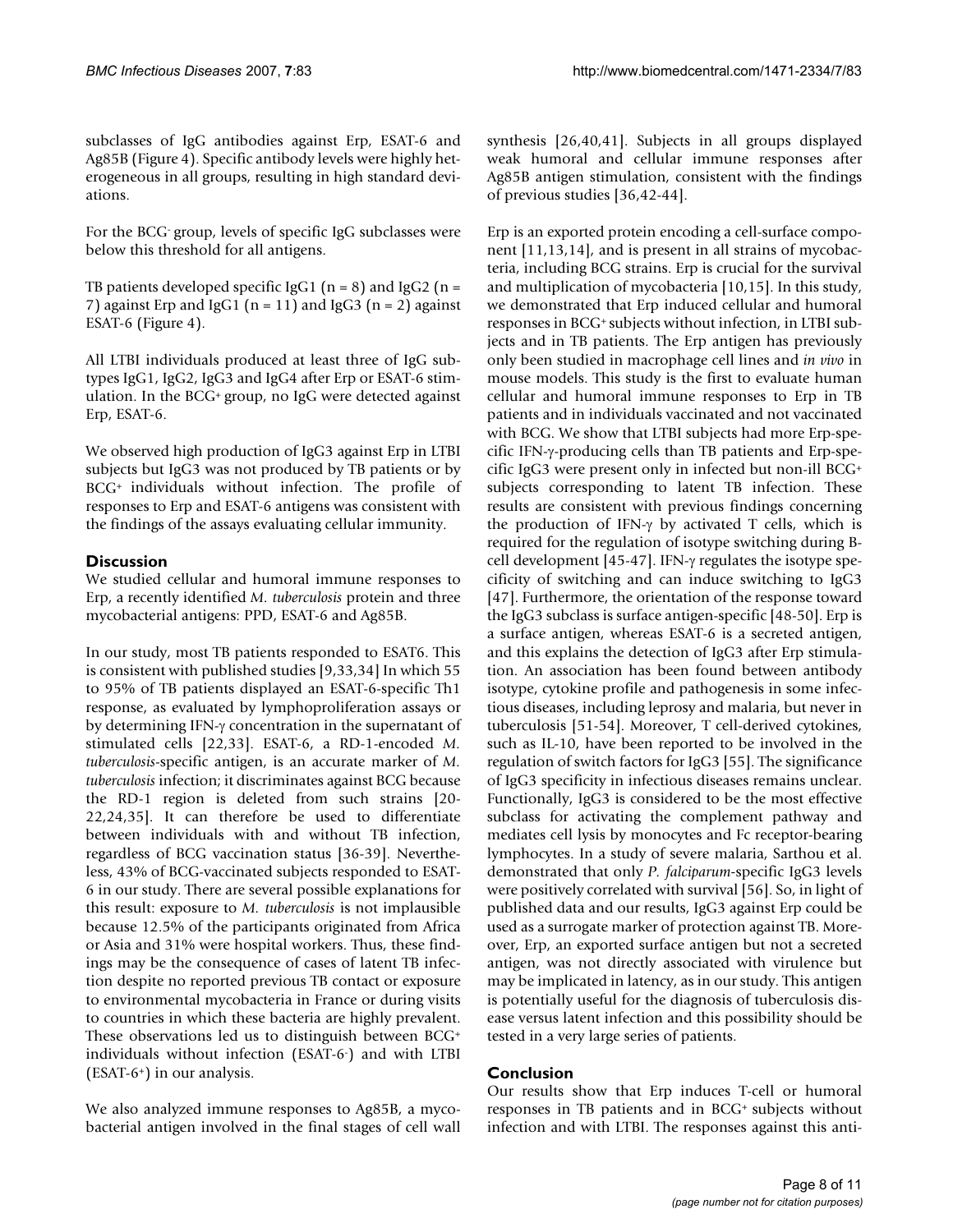gen, unlike those against PPD and ESAT-6, are higher in LTBI individuals than in TB patients. The response to Erp may therefore be useful for the diagnosis of TB discriminating between disease and infection with *M. tuberculosis*. The choice of antituberculous therapy and of therapy duration depends on this distinction between infection and disease. This interesting possibility arising from our pilot study needs to be tested in studies with a large number of patients to confirm the possible contribution of Erp to the diagnosis of latent TB infection.

#### **Competing interests**

All authors declare that they have no competing financial interests and also no other non-financial (political, personal, religious, ideological, academic, intellectual, commercial or any other) competing interests that may cause them embarrassment were they to become public after the publication of the manuscript.

#### **Authors' contributions**

VM: participated in the study design, coordination, performed the assays and drafted the manuscript.

GC: participated in its design and coordination and helped to draft the manuscript.

EB: participated in its design and coordination and helped to draft the manuscript.

MJ: conceived of the study, and participated in its design.

IM: helped perform the assays.

PS: provided patients and contributed substantially to the acquisition of data

CT: provided patients and contributed substantially to the acquisition of data

FB: provided patients and contributed substantially to the acquisition of data

SA: kindly provided the samples from the BCG- group and helped to draft the manuscript.

TO: kindly provided the samples from the BCG- group and helped to draft the manuscript.

BA: participated in its design and coordination and helped to draft the manuscript.

BG: participated in its design and coordination and helped to draft the manuscript.

All authors read and approved the final manuscript.

#### **References**

- 1. Dye C, Scheele S, Dolin P, Pathania V, Raviglione MC: **[Consensus](http://www.ncbi.nlm.nih.gov/entrez/query.fcgi?cmd=Retrieve&db=PubMed&dopt=Abstract&list_uids=10517722) [statement. Global burden of tuberculosis: estimated inci](http://www.ncbi.nlm.nih.gov/entrez/query.fcgi?cmd=Retrieve&db=PubMed&dopt=Abstract&list_uids=10517722)dence, prevalence, and mortality by country. WHO Global [Surveillance and Monitoring Project.](http://www.ncbi.nlm.nih.gov/entrez/query.fcgi?cmd=Retrieve&db=PubMed&dopt=Abstract&list_uids=10517722)** *Jama* 1999, **282(7):**677-686.
- 2. Chan J, Flynn J: [The immunological aspects of latency in tuber](http://www.ncbi.nlm.nih.gov/entrez/query.fcgi?cmd=Retrieve&db=PubMed&dopt=Abstract&list_uids=14986673)**[culosis.](http://www.ncbi.nlm.nih.gov/entrez/query.fcgi?cmd=Retrieve&db=PubMed&dopt=Abstract&list_uids=14986673)** *Clin Immunol* 2004, **110(1):**2-12.
- 3. Kaufmann SH: **[How can immunology contribute to the control](http://www.ncbi.nlm.nih.gov/entrez/query.fcgi?cmd=Retrieve&db=PubMed&dopt=Abstract&list_uids=11905811) [of tuberculosis?](http://www.ncbi.nlm.nih.gov/entrez/query.fcgi?cmd=Retrieve&db=PubMed&dopt=Abstract&list_uids=11905811)** *Nat Rev Immunol* 2001, **1(1):**20-30.
- 4. Flynn JL, Chan J: **[Immunology of tuberculosis.](http://www.ncbi.nlm.nih.gov/entrez/query.fcgi?cmd=Retrieve&db=PubMed&dopt=Abstract&list_uids=11244032)** *Annu Rev Immunol* 2001, **19:**93-129.
- 5. Andersen P, Andersen AB, Sorensen AL, Nagai S: **[Recall of long](http://www.ncbi.nlm.nih.gov/entrez/query.fcgi?cmd=Retrieve&db=PubMed&dopt=Abstract&list_uids=7897219)[lived immunity to Mycobacterium tuberculosis infection in](http://www.ncbi.nlm.nih.gov/entrez/query.fcgi?cmd=Retrieve&db=PubMed&dopt=Abstract&list_uids=7897219) [mice.](http://www.ncbi.nlm.nih.gov/entrez/query.fcgi?cmd=Retrieve&db=PubMed&dopt=Abstract&list_uids=7897219)** *J Immunol* 1995, **154(7):**3359-3372.
- 6. Mustafa AS, Amoudy HA, Wiker HG, Abal AT, Ravn P, Oftung F, Andersen P: **[Comparison of antigen-specific T-cell responses](http://www.ncbi.nlm.nih.gov/entrez/query.fcgi?cmd=Retrieve&db=PubMed&dopt=Abstract&list_uids=9822264) [of tuberculosis patients using complex or single antigens of](http://www.ncbi.nlm.nih.gov/entrez/query.fcgi?cmd=Retrieve&db=PubMed&dopt=Abstract&list_uids=9822264) [Mycobacterium tuberculosis.](http://www.ncbi.nlm.nih.gov/entrez/query.fcgi?cmd=Retrieve&db=PubMed&dopt=Abstract&list_uids=9822264)** *Scand J Immunol* 1998, **48(5):**535-543.
- 7. Pollock JM, Andersen P: **[The potential of the ESAT-6 antigen](http://www.ncbi.nlm.nih.gov/entrez/query.fcgi?cmd=Retrieve&db=PubMed&dopt=Abstract&list_uids=9129098) [secreted by virulent mycobacteria for specific diagnosis of](http://www.ncbi.nlm.nih.gov/entrez/query.fcgi?cmd=Retrieve&db=PubMed&dopt=Abstract&list_uids=9129098) [tuberculosis.](http://www.ncbi.nlm.nih.gov/entrez/query.fcgi?cmd=Retrieve&db=PubMed&dopt=Abstract&list_uids=9129098)** *J Infect Dis* 1997, **175(5):**1251-1254.
- 8. Masungi C, Temmerman S, Van Vooren JP, Drowart A, Pethe K, Menozzi FD, Locht C, Mascart F: **[Differential T and B cell](http://www.ncbi.nlm.nih.gov/entrez/query.fcgi?cmd=Retrieve&db=PubMed&dopt=Abstract&list_uids=11865404) [responses against Mycobacterium tuberculosis heparin](http://www.ncbi.nlm.nih.gov/entrez/query.fcgi?cmd=Retrieve&db=PubMed&dopt=Abstract&list_uids=11865404)binding hemagglutinin adhesin in infected healthy individuals [and patients with tuberculosis.](http://www.ncbi.nlm.nih.gov/entrez/query.fcgi?cmd=Retrieve&db=PubMed&dopt=Abstract&list_uids=11865404)** *J Infect Dis* 2002, **185(4):**513-520.
- 9. Ulrichs T, Munk ME, Mollenkopf H, Behr-Perst S, Colangeli R, Gennaro ML, Kaufmann SH: **[Differential T cell responses to Myco](http://www.ncbi.nlm.nih.gov/entrez/query.fcgi?cmd=Retrieve&db=PubMed&dopt=Abstract&list_uids=9862331)[bacterium tuberculosis ESAT6 in tuberculosis patients and](http://www.ncbi.nlm.nih.gov/entrez/query.fcgi?cmd=Retrieve&db=PubMed&dopt=Abstract&list_uids=9862331) [healthy donors.](http://www.ncbi.nlm.nih.gov/entrez/query.fcgi?cmd=Retrieve&db=PubMed&dopt=Abstract&list_uids=9862331)** *Eur J Immunol* 1998, **28(12):**3949-3958.
- 10. Berthet FX, Lagranderie M, Gounon P, Laurent-Winter C, Ensergueix D, Chavarot P, Thouron F, Maranghi E, Pelicic V, Portnoi D, Marchal G, Gicquel B: **[Attenuation of virulence by disruption of the](http://www.ncbi.nlm.nih.gov/entrez/query.fcgi?cmd=Retrieve&db=PubMed&dopt=Abstract&list_uids=9784137) [Mycobacterium tuberculosis erp gene.](http://www.ncbi.nlm.nih.gov/entrez/query.fcgi?cmd=Retrieve&db=PubMed&dopt=Abstract&list_uids=9784137)** *Science* 1998, **282(5389):**759-762.
- 11. Berthet FX, Rauzier J, Lim EM, Philipp W, Gicquel B, Portnoi D: **[Characterization of the Mycobacterium tuberculosis erp](http://www.ncbi.nlm.nih.gov/entrez/query.fcgi?cmd=Retrieve&db=PubMed&dopt=Abstract&list_uids=7496523) gene encoding a potential cell surface protein with repetitive [structures.](http://www.ncbi.nlm.nih.gov/entrez/query.fcgi?cmd=Retrieve&db=PubMed&dopt=Abstract&list_uids=7496523)** *Microbiology* 1995, **141(Pt 9):**2123-2130.
- 12. de Mendonca-Lima L, Picardeau M, Raynaud C, Rauzier J, Goguet De La Salmoniere YO, Barker L, Bigi F, Cataldi A, Gicquel B, Reyrat JM: **[Erp, an extracellular protein family specific to mycobacteria.](http://www.ncbi.nlm.nih.gov/entrez/query.fcgi?cmd=Retrieve&db=PubMed&dopt=Abstract&list_uids=11496008)** *Microbiology* 2001, **147(Pt 8):**2315-2320.
- 13. Lim EM, Rauzier J, Timm J, Torrea G, Murray A, Gicquel B, Portnoi D: **[Identification of mycobacterium tuberculosis DNA](http://www.ncbi.nlm.nih.gov/entrez/query.fcgi?cmd=Retrieve&db=PubMed&dopt=Abstract&list_uids=7798150) sequences encoding exported proteins by using phoA gene [fusions.](http://www.ncbi.nlm.nih.gov/entrez/query.fcgi?cmd=Retrieve&db=PubMed&dopt=Abstract&list_uids=7798150)** *J Bacteriol* 1995, **177(1):**59-65.
- 14. Timm J, Perilli MG, Duez C, Trias J, Orefici G, Fattorini L, Amicosante G, Oratore A, Joris B, Frere JM, *et al.*: **[Transcription and expres](http://www.ncbi.nlm.nih.gov/entrez/query.fcgi?cmd=Retrieve&db=PubMed&dopt=Abstract&list_uids=8065266)[sion analysis, using lacZ and phoA gene fusions, of Mycobac](http://www.ncbi.nlm.nih.gov/entrez/query.fcgi?cmd=Retrieve&db=PubMed&dopt=Abstract&list_uids=8065266)terium fortuitum beta-lactamase genes cloned from a natural isolate and a high-level beta-lactamase producer.** *Mol Microbiol* 1994, **12(3):**491-504.
- 15. Bigi F, Alito A, Fisanotti JC, Romano MI, Cataldi A: **[Characteriza](http://www.ncbi.nlm.nih.gov/entrez/query.fcgi?cmd=Retrieve&db=PubMed&dopt=Abstract&list_uids=7790072)[tion of a novel Mycobacterium bovis secreted antigen con](http://www.ncbi.nlm.nih.gov/entrez/query.fcgi?cmd=Retrieve&db=PubMed&dopt=Abstract&list_uids=7790072)[taining PGLTS repeats.](http://www.ncbi.nlm.nih.gov/entrez/query.fcgi?cmd=Retrieve&db=PubMed&dopt=Abstract&list_uids=7790072)** *Infect Immun* 1995, **63(7):**2581-2586.
- 16. Cherayil BJ, Young RA: **[A 28-kDa protein from Mycobacterium](http://www.ncbi.nlm.nih.gov/entrez/query.fcgi?cmd=Retrieve&db=PubMed&dopt=Abstract&list_uids=3058804) [leprae is a target of the human antibody response in leprom](http://www.ncbi.nlm.nih.gov/entrez/query.fcgi?cmd=Retrieve&db=PubMed&dopt=Abstract&list_uids=3058804)[atous leprosy.](http://www.ncbi.nlm.nih.gov/entrez/query.fcgi?cmd=Retrieve&db=PubMed&dopt=Abstract&list_uids=3058804)** *J Immunol* 1988, **141(12):**4370-4375.
- 17. Sorensen AL, Nagai S, Houen G, Andersen P, Andersen AB: **[Purifi](http://www.ncbi.nlm.nih.gov/entrez/query.fcgi?cmd=Retrieve&db=PubMed&dopt=Abstract&list_uids=7729876)[cation and characterization of a low-molecular-mass T-cell](http://www.ncbi.nlm.nih.gov/entrez/query.fcgi?cmd=Retrieve&db=PubMed&dopt=Abstract&list_uids=7729876) [antigen secreted by Mycobacterium tuberculosis.](http://www.ncbi.nlm.nih.gov/entrez/query.fcgi?cmd=Retrieve&db=PubMed&dopt=Abstract&list_uids=7729876)** *Infect Immun* 1995, **63(5):**1710-1717.
- 18. Harboe M, Oettinger T, Wiker HG, Rosenkrands I, Andersen P: **[Evi](http://www.ncbi.nlm.nih.gov/entrez/query.fcgi?cmd=Retrieve&db=PubMed&dopt=Abstract&list_uids=8557334)[dence for occurrence of the ESAT-6 protein in Mycobacte](http://www.ncbi.nlm.nih.gov/entrez/query.fcgi?cmd=Retrieve&db=PubMed&dopt=Abstract&list_uids=8557334)rium tuberculosis and virulent Mycobacterium bovis and for [its absence in Mycobacterium bovis BCG.](http://www.ncbi.nlm.nih.gov/entrez/query.fcgi?cmd=Retrieve&db=PubMed&dopt=Abstract&list_uids=8557334)** *Infect Immun* 1996, **64(1):**16-22.
- 19. Behr MA, Wilson MA, Gill WP, Salamon H, Schoolnik GK, Rane S, Small PM: **[Comparative genomics of BCG vaccines by whole](http://www.ncbi.nlm.nih.gov/entrez/query.fcgi?cmd=Retrieve&db=PubMed&dopt=Abstract&list_uids=10348738)[genome DNA microarray.](http://www.ncbi.nlm.nih.gov/entrez/query.fcgi?cmd=Retrieve&db=PubMed&dopt=Abstract&list_uids=10348738)** *Science* 1999, **284(5419):**1520-1523.
- 20. Skjot RL, Oettinger T, Rosenkrands I, Ravn P, Brock I, Jacobsen S, Andersen P: **[Comparative evaluation of low-molecular-mass](http://www.ncbi.nlm.nih.gov/entrez/query.fcgi?cmd=Retrieve&db=PubMed&dopt=Abstract&list_uids=10603390) [proteins from Mycobacterium tuberculosis identifies mem](http://www.ncbi.nlm.nih.gov/entrez/query.fcgi?cmd=Retrieve&db=PubMed&dopt=Abstract&list_uids=10603390)-**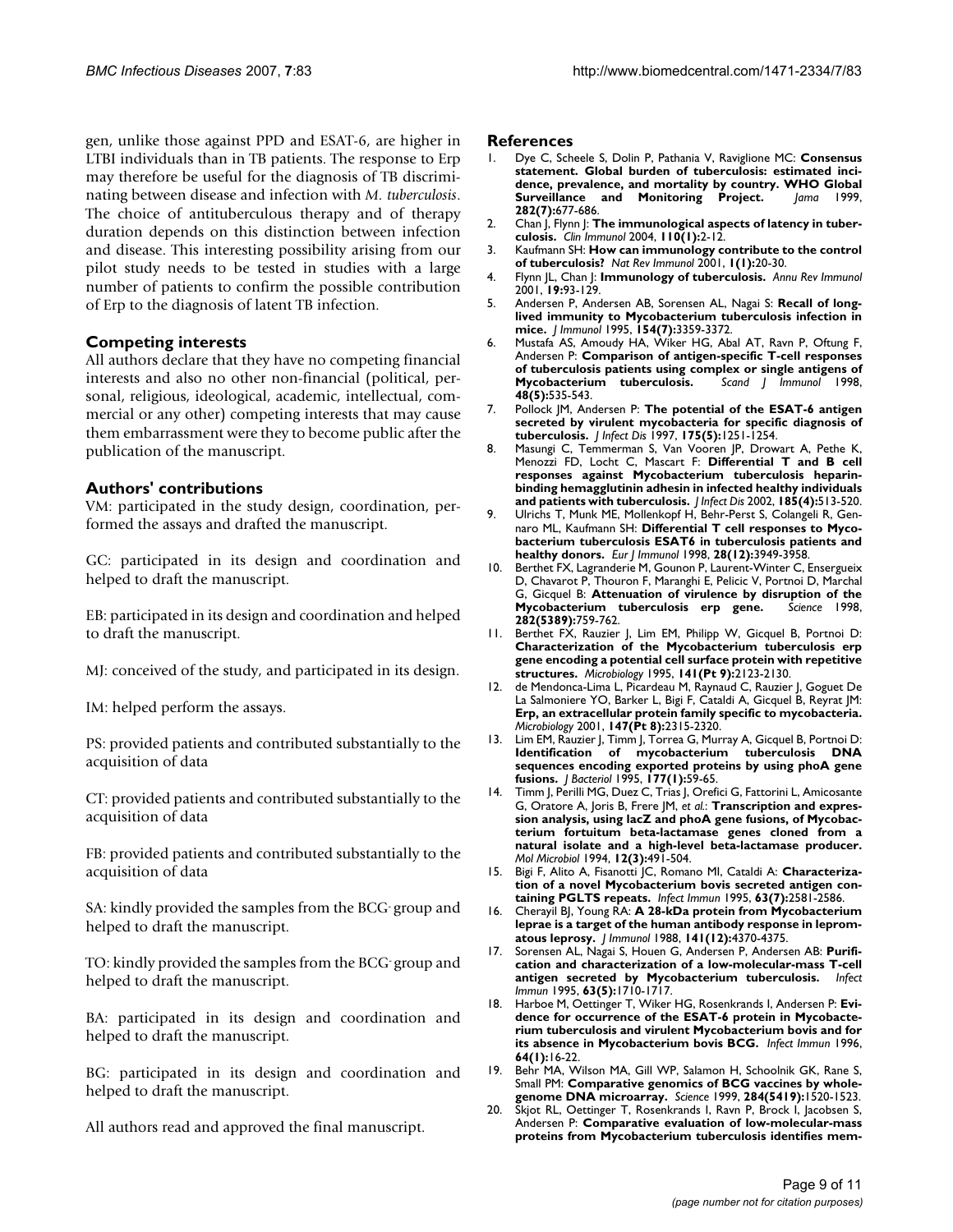**[bers of the ESAT-6 family as immunodominant T-cell anti](http://www.ncbi.nlm.nih.gov/entrez/query.fcgi?cmd=Retrieve&db=PubMed&dopt=Abstract&list_uids=10603390)[gens.](http://www.ncbi.nlm.nih.gov/entrez/query.fcgi?cmd=Retrieve&db=PubMed&dopt=Abstract&list_uids=10603390)** *Infect Immun* 2000, **68(1):**214-220.

- 21. Arend SM, Geluk A, van Meijgaarden KE, van Dissel JT, Theisen M, Andersen P, Ottenhoff TH: **[Antigenic equivalence of human T](http://www.ncbi.nlm.nih.gov/entrez/query.fcgi?cmd=Retrieve&db=PubMed&dopt=Abstract&list_uids=10816479)[cell responses to Mycobacterium tuberculosis-specific RD1](http://www.ncbi.nlm.nih.gov/entrez/query.fcgi?cmd=Retrieve&db=PubMed&dopt=Abstract&list_uids=10816479) encoded protein antigens ESAT-6 and culture filtrate pro[tein 10 and to mixtures of synthetic peptides.](http://www.ncbi.nlm.nih.gov/entrez/query.fcgi?cmd=Retrieve&db=PubMed&dopt=Abstract&list_uids=10816479)** *Infect Immun* 2000, **68(6):**3314-3321.
- 22. Arend SM, Andersen P, van Meijgaarden KE, Skjot RL, Subronto YW, van Dissel JT, Ottenhoff TH: **[Detection of active tuberculosis](http://www.ncbi.nlm.nih.gov/entrez/query.fcgi?cmd=Retrieve&db=PubMed&dopt=Abstract&list_uids=10823800) [infection by T cell responses to early- secreted antigenic tar](http://www.ncbi.nlm.nih.gov/entrez/query.fcgi?cmd=Retrieve&db=PubMed&dopt=Abstract&list_uids=10823800)[get 6-kDa protein and culture filtrate protein 10.](http://www.ncbi.nlm.nih.gov/entrez/query.fcgi?cmd=Retrieve&db=PubMed&dopt=Abstract&list_uids=10823800)** *J Infect Dis* 2000, **181(5):**1850-1854.
- 23. Ravn P, Demissie A, Eguale T, Wondwosson H, Lein D, Amoudy HA, Mustafa AS, Jensen AK, Holm A, Rosenkrands I, Oftung F, Olobo J, von Reyn F, Andersen P: **[Human T cell responses to the ESAT-](http://www.ncbi.nlm.nih.gov/entrez/query.fcgi?cmd=Retrieve&db=PubMed&dopt=Abstract&list_uids=9952370)[6 antigen from Mycobacterium tuberculosis.](http://www.ncbi.nlm.nih.gov/entrez/query.fcgi?cmd=Retrieve&db=PubMed&dopt=Abstract&list_uids=9952370)** *J Infect Dis* 1999, **179(3):**637-645.
- 24. Mustafa AS, Oftung F, Amoudy HA, Madi NM, Abal AT, Shaban F, Rosen Krands I, Andersen P: **[Multiple epitopes from the Myco](http://www.ncbi.nlm.nih.gov/entrez/query.fcgi?cmd=Retrieve&db=PubMed&dopt=Abstract&list_uids=10875783)[bacterium tuberculosis ESAT-6 antigen are recognized by](http://www.ncbi.nlm.nih.gov/entrez/query.fcgi?cmd=Retrieve&db=PubMed&dopt=Abstract&list_uids=10875783) [antigen-specific human T cell lines.](http://www.ncbi.nlm.nih.gov/entrez/query.fcgi?cmd=Retrieve&db=PubMed&dopt=Abstract&list_uids=10875783)** *Clin Infect Dis* 2000, **30 Suppl 3:**S201-5.
- 25. Berthet FX, Rasmussen PB, Rosenkrands I, Andersen P, Gicquel B: **[A](http://www.ncbi.nlm.nih.gov/entrez/query.fcgi?cmd=Retrieve&db=PubMed&dopt=Abstract&list_uids=9846755) [Mycobacterium tuberculosis operon encoding ESAT-6 and a](http://www.ncbi.nlm.nih.gov/entrez/query.fcgi?cmd=Retrieve&db=PubMed&dopt=Abstract&list_uids=9846755) novel low- molecular-mass culture filtrate protein (CFP-10).** *Microbiology* 1998, **144(Pt 11):**3195-3203.
- 26. Belisle JT, Vissa VD, Sievert T, Takayama K, Brennan PJ, Besra GS: **[Role of the major antigen of Mycobacterium tuberculosis in](http://www.ncbi.nlm.nih.gov/entrez/query.fcgi?cmd=Retrieve&db=PubMed&dopt=Abstract&list_uids=9162010) [cell wall biogenesis.](http://www.ncbi.nlm.nih.gov/entrez/query.fcgi?cmd=Retrieve&db=PubMed&dopt=Abstract&list_uids=9162010)** *Science* 1997, **276(5317):**1420-1422.
- Ohara N, Ohara-Wada N, Kitaura H, Nishiyama T, Matsumoto S, Yamada T: **[Analysis of the genes encoding the antigen 85 com](http://www.ncbi.nlm.nih.gov/entrez/query.fcgi?cmd=Retrieve&db=PubMed&dopt=Abstract&list_uids=9284137)[plex and MPT51 from Mycobacterium avium.](http://www.ncbi.nlm.nih.gov/entrez/query.fcgi?cmd=Retrieve&db=PubMed&dopt=Abstract&list_uids=9284137)** *Infect Immun* 1997, **65(9):**3680-3685.
- 28. Havlir DV, Wallis RS, Boom WH, Daniel TM, Chervenak K, Ellner JJ: **[Human immune response to Mycobacterium tuberculosis](http://www.ncbi.nlm.nih.gov/entrez/query.fcgi?cmd=Retrieve&db=PubMed&dopt=Abstract&list_uids=1898911) [antigens.](http://www.ncbi.nlm.nih.gov/entrez/query.fcgi?cmd=Retrieve&db=PubMed&dopt=Abstract&list_uids=1898911)** *Infect Immun* 1991, **59(2):**665-670.
- 29. Huygen K, Van Vooren JP, Turneer M, Bosmans R, Dierckx P, De Bruyn J: **[Specific lymphoproliferation, gamma interferon pro](http://www.ncbi.nlm.nih.gov/entrez/query.fcgi?cmd=Retrieve&db=PubMed&dopt=Abstract&list_uids=3124263)[duction, and serum immunoglobulin G directed against a](http://www.ncbi.nlm.nih.gov/entrez/query.fcgi?cmd=Retrieve&db=PubMed&dopt=Abstract&list_uids=3124263) purified 32 kDa mycobacterial protein antigen (P32) in [patients with active tuberculosis.](http://www.ncbi.nlm.nih.gov/entrez/query.fcgi?cmd=Retrieve&db=PubMed&dopt=Abstract&list_uids=3124263)** *Scand J Immunol* 1988, **27(2):**187-194.
- 30. Denis O, Tanghe A, Palfliet K, Jurion F, van den Berg TP, Vanonckelen A, Ooms J, Saman E, Ulmer JB, Content J, Huygen K: **[Vaccination](http://www.ncbi.nlm.nih.gov/entrez/query.fcgi?cmd=Retrieve&db=PubMed&dopt=Abstract&list_uids=9529077) with plasmid DNA encoding mycobacterial antigen 85A [stimulates a CD4+ and CD8+ T-cell epitopic repertoire](http://www.ncbi.nlm.nih.gov/entrez/query.fcgi?cmd=Retrieve&db=PubMed&dopt=Abstract&list_uids=9529077) broader than that stimulated by Mycobacterium tuberculo[sis H37Rv infection.](http://www.ncbi.nlm.nih.gov/entrez/query.fcgi?cmd=Retrieve&db=PubMed&dopt=Abstract&list_uids=9529077)** *Infect Immun* 1998, **66(4):**1527-1533.
- 31. Tanghe A, D'Souza S, Rosseels V, Denis O, Ottenhoff TH, Dalemans W, Wheeler C, Huygen K: **[Improved immunogenicity and pro](http://www.ncbi.nlm.nih.gov/entrez/query.fcgi?cmd=Retrieve&db=PubMed&dopt=Abstract&list_uids=11292722)[tective efficacy of a tuberculosis DNA vaccine encoding](http://www.ncbi.nlm.nih.gov/entrez/query.fcgi?cmd=Retrieve&db=PubMed&dopt=Abstract&list_uids=11292722) [Ag85 by protein boosting.](http://www.ncbi.nlm.nih.gov/entrez/query.fcgi?cmd=Retrieve&db=PubMed&dopt=Abstract&list_uids=11292722)** *Infect Immun* 2001, **69(5):**3041-3047.
- 32. Bourgarit A, Carcelain G, Martinez V, Lascoux C, Delcey V, Gicquel B, Vicaut E, Lagrange PH, Sereni D, Autran B: **[Explosion of tuber](http://www.ncbi.nlm.nih.gov/entrez/query.fcgi?cmd=Retrieve&db=PubMed&dopt=Abstract&list_uids=16511406)[culin-specific Th1-responses induces immune restoration](http://www.ncbi.nlm.nih.gov/entrez/query.fcgi?cmd=Retrieve&db=PubMed&dopt=Abstract&list_uids=16511406) [syndrome in tuberculosis and HIV co-infected patients.](http://www.ncbi.nlm.nih.gov/entrez/query.fcgi?cmd=Retrieve&db=PubMed&dopt=Abstract&list_uids=16511406)** *Aids* 2006, **20(2):**F1-7.
- 33. Andersen P, Munk ME, Pollock JM, Doherty TM: **[Specific immune](http://www.ncbi.nlm.nih.gov/entrez/query.fcgi?cmd=Retrieve&db=PubMed&dopt=Abstract&list_uids=11009160)[based diagnosis of tuberculosis.](http://www.ncbi.nlm.nih.gov/entrez/query.fcgi?cmd=Retrieve&db=PubMed&dopt=Abstract&list_uids=11009160)** *Lancet* 2000, **356(9235):**1099-1104.
- 34. van Pinxteren LA, Ravn P, Agger EM, Pollock J, Andersen P: **[Diagno](http://www.ncbi.nlm.nih.gov/entrez/query.fcgi?cmd=Retrieve&db=PubMed&dopt=Abstract&list_uids=10702486)[sis of tuberculosis based on the two specific antigens ESAT-](http://www.ncbi.nlm.nih.gov/entrez/query.fcgi?cmd=Retrieve&db=PubMed&dopt=Abstract&list_uids=10702486)[6 and CFP10.](http://www.ncbi.nlm.nih.gov/entrez/query.fcgi?cmd=Retrieve&db=PubMed&dopt=Abstract&list_uids=10702486)** *Clin Diagn Lab Immunol* 2000, **7(2):**155-160.
- 35. Brandt L, Elhay M, Rosenkrands I, Lindblad EB, Andersen P: **[ESAT-6](http://www.ncbi.nlm.nih.gov/entrez/query.fcgi?cmd=Retrieve&db=PubMed&dopt=Abstract&list_uids=10639447) [subunit vaccination against Mycobacterium tuberculosis.](http://www.ncbi.nlm.nih.gov/entrez/query.fcgi?cmd=Retrieve&db=PubMed&dopt=Abstract&list_uids=10639447)** *Infect Immun* 2000, **68(2):**791-795.
- Cardoso FL, Antas PR, Milagres AS, Geluk A, Franken KL, Oliveira EB, Teixeira HC, Nogueira SA, Sarno EN, Klatser P, Ottenhoff TH, Sampaio EP: **[T-cell responses to the Mycobacterium tuberculosis](http://www.ncbi.nlm.nih.gov/entrez/query.fcgi?cmd=Retrieve&db=PubMed&dopt=Abstract&list_uids=12438345)[specific antigen ESAT-6 in Brazilian tuberculosis patients.](http://www.ncbi.nlm.nih.gov/entrez/query.fcgi?cmd=Retrieve&db=PubMed&dopt=Abstract&list_uids=12438345)** *Infect Immun* 2002, **70(12):**6707-6714.
- Doherty TM, Demissie A, Olobo J, Wolday D, Britton S, Eguale T, Ravn P, Andersen P: **[Immune responses to the Mycobacterium](http://www.ncbi.nlm.nih.gov/entrez/query.fcgi?cmd=Retrieve&db=PubMed&dopt=Abstract&list_uids=11826002) [tuberculosis-specific antigen ESAT-6 signal subclinical infec-](http://www.ncbi.nlm.nih.gov/entrez/query.fcgi?cmd=Retrieve&db=PubMed&dopt=Abstract&list_uids=11826002)**

**[tion among contacts of tuberculosis patients.](http://www.ncbi.nlm.nih.gov/entrez/query.fcgi?cmd=Retrieve&db=PubMed&dopt=Abstract&list_uids=11826002)** *J Clin Microbiol* 2002, **40(2):**704-706.

- 38. Lalvani A, Pathan AA, Durkan H, Wilkinson KA, Whelan A, Deeks JJ, Reece WH, Latif M, Pasvol G, Hill AV: **[Enhanced contact tracing](http://www.ncbi.nlm.nih.gov/entrez/query.fcgi?cmd=Retrieve&db=PubMed&dopt=Abstract&list_uids=11438135) [and spatial tracking of Mycobacterium tuberculosis infection](http://www.ncbi.nlm.nih.gov/entrez/query.fcgi?cmd=Retrieve&db=PubMed&dopt=Abstract&list_uids=11438135) [by enumeration of antigen-specific T cells.](http://www.ncbi.nlm.nih.gov/entrez/query.fcgi?cmd=Retrieve&db=PubMed&dopt=Abstract&list_uids=11438135)** *Lancet* 2001, **357(9273):**2017-2021.
- Lalvani A, Pathan AA, McShane H, Wilkinson RJ, Latif M, Conlon CP, Pasvol G, Hill AV: **[Rapid detection of Mycobacterium tubercu](http://www.ncbi.nlm.nih.gov/entrez/query.fcgi?cmd=Retrieve&db=PubMed&dopt=Abstract&list_uids=11282752)[losis infection by enumeration of antigen-specific T cells.](http://www.ncbi.nlm.nih.gov/entrez/query.fcgi?cmd=Retrieve&db=PubMed&dopt=Abstract&list_uids=11282752)** *Am J Respir Crit Care Med* 2001, **163(4):**824-828.
- Bentley-Hibbert SI, Quan X, Newman T, Huygen K, Godfrey HP: **[Pathophysiology of antigen 85 in patients with active tuber](http://www.ncbi.nlm.nih.gov/entrez/query.fcgi?cmd=Retrieve&db=PubMed&dopt=Abstract&list_uids=9916062)culosis: antigen 85 circulates as complexes with fibronectin [and immunoglobulin G.](http://www.ncbi.nlm.nih.gov/entrez/query.fcgi?cmd=Retrieve&db=PubMed&dopt=Abstract&list_uids=9916062)** *Infect Immun* 1999, **67(2):**581-588.
- 41. Wiker HG, Harboe M: **[The antigen 85 complex: a major secre](http://www.ncbi.nlm.nih.gov/entrez/query.fcgi?cmd=Retrieve&db=PubMed&dopt=Abstract&list_uids=1480113)[tion product of Mycobacterium tuberculosis.](http://www.ncbi.nlm.nih.gov/entrez/query.fcgi?cmd=Retrieve&db=PubMed&dopt=Abstract&list_uids=1480113)** *Microbiol Rev* 1992, **56(4):**648-661.
- 42. Jo EK, Kim HJ, Lim JH, Min D, Song Y, Song CH, Paik TH, Suhr JW, Park JK: **[Dysregulated production of interferon-gamma,](http://www.ncbi.nlm.nih.gov/entrez/query.fcgi?cmd=Retrieve&db=PubMed&dopt=Abstract&list_uids=10652166) [interleukin-4 and interleukin-6 in early tuberculosis patients](http://www.ncbi.nlm.nih.gov/entrez/query.fcgi?cmd=Retrieve&db=PubMed&dopt=Abstract&list_uids=10652166) in response to antigen 85B of Mycobacterium tuberculosis.** *Scand J Immunol* 2000, **51(2):**209-217.
- 43. Schwander SK, Torres M, Carranza CC, Escobedo D, Tary-Lehmann M, Anderson P, Toossi Z, Ellner JJ, Rich EA, Sada E: **[Pulmonary](http://www.ncbi.nlm.nih.gov/entrez/query.fcgi?cmd=Retrieve&db=PubMed&dopt=Abstract&list_uids=10903753) mononuclear cell responses to antigens of Mycobacterium [tuberculosis in healthy household contacts of patients with](http://www.ncbi.nlm.nih.gov/entrez/query.fcgi?cmd=Retrieve&db=PubMed&dopt=Abstract&list_uids=10903753) active tuberculosis and healthy controls from the commu[nity.](http://www.ncbi.nlm.nih.gov/entrez/query.fcgi?cmd=Retrieve&db=PubMed&dopt=Abstract&list_uids=10903753)** *J Immunol* 2000, **165(3):**1479-1485.
- Song CH, Kim HJ, Park JK, Lim JH, Kim UO, Kim JS, Paik TH, Kim KJ, Suhr JW, Jo EK: **[Depressed interleukin-12 \(IL-12\), but not IL-](http://www.ncbi.nlm.nih.gov/entrez/query.fcgi?cmd=Retrieve&db=PubMed&dopt=Abstract&list_uids=10899845)[18, production in response to a 30- or 32-kilodalton myco](http://www.ncbi.nlm.nih.gov/entrez/query.fcgi?cmd=Retrieve&db=PubMed&dopt=Abstract&list_uids=10899845)bacterial antigen in patients with active pulmonary tubercu[losis.](http://www.ncbi.nlm.nih.gov/entrez/query.fcgi?cmd=Retrieve&db=PubMed&dopt=Abstract&list_uids=10899845)** *Infect Immun* 2000, **68(8):**4477-4484.
- Gascan H, Gauchat JF, Roncarolo MG, Yssel H, Spits H, de Vries JE: **[Human B cell clones can be induced to proliferate and to](http://www.ncbi.nlm.nih.gov/entrez/query.fcgi?cmd=Retrieve&db=PubMed&dopt=Abstract&list_uids=1997653) switch to IgE and IgG4 synthesis by interleukin 4 and a signal [provided by activated CD4+ T cell clones.](http://www.ncbi.nlm.nih.gov/entrez/query.fcgi?cmd=Retrieve&db=PubMed&dopt=Abstract&list_uids=1997653)** *J Exp Med* 1991, **173(3):**747-750.
- Kitani A, Strober W: [Regulation of C gamma subclass germ](http://www.ncbi.nlm.nih.gov/entrez/query.fcgi?cmd=Retrieve&db=PubMed&dopt=Abstract&list_uids=8376788)**[line transcripts in human peripheral blood B cells.](http://www.ncbi.nlm.nih.gov/entrez/query.fcgi?cmd=Retrieve&db=PubMed&dopt=Abstract&list_uids=8376788)** *J Immunol* 1993, **151(7):**3478-3488.
- 47. Stavnezer J: **[Immunoglobulin class switching.](http://www.ncbi.nlm.nih.gov/entrez/query.fcgi?cmd=Retrieve&db=PubMed&dopt=Abstract&list_uids=8725943)** *Curr Opin Immunol* 1996, **8(2):**199-205.
- 48. Oeuvray C, Bouharoun-Tayoun H, Gras-Masse H, Bottius E, Kaidoh T, Aikawa M, Filgueira MC, Tartar A, Druilhe P: **[Merozoite surface](http://www.ncbi.nlm.nih.gov/entrez/query.fcgi?cmd=Retrieve&db=PubMed&dopt=Abstract&list_uids=8068948) [protein-3: a malaria protein inducing antibodies that pro](http://www.ncbi.nlm.nih.gov/entrez/query.fcgi?cmd=Retrieve&db=PubMed&dopt=Abstract&list_uids=8068948)mote Plasmodium falciparum killing by cooperation with [blood monocytes.](http://www.ncbi.nlm.nih.gov/entrez/query.fcgi?cmd=Retrieve&db=PubMed&dopt=Abstract&list_uids=8068948)** *Blood* 1994, **84(5):**1594-1602.
- Oeuvray C, Theisen M, Rogier C, Trape JF, Jepsen S, Druilhe P: **[Cytophilic immunoglobulin responses to Plasmodium falci](http://www.ncbi.nlm.nih.gov/entrez/query.fcgi?cmd=Retrieve&db=PubMed&dopt=Abstract&list_uids=10768952)parum glutamate-rich protein are correlated with protec[tion against clinical malaria in Dielmo, Senegal.](http://www.ncbi.nlm.nih.gov/entrez/query.fcgi?cmd=Retrieve&db=PubMed&dopt=Abstract&list_uids=10768952)** *Infect Immun* 2000, **68(5):**2617-2620.
- 50. Rzepczyk CM, Hale K, Woodroffe N, Bobogare A, Csurhes P, Ishii A, Ferrante A: **[Humoral immune responses of Solomon Islanders](http://www.ncbi.nlm.nih.gov/entrez/query.fcgi?cmd=Retrieve&db=PubMed&dopt=Abstract&list_uids=9038322) [to the merozoite surface antigen 2 of Plasmodium falci](http://www.ncbi.nlm.nih.gov/entrez/query.fcgi?cmd=Retrieve&db=PubMed&dopt=Abstract&list_uids=9038322)parum show pronounced skewing towards antibodies of the** Infect Immun 1997, **65(3):**1098-1100.
- 51. Bouharoun-Tayoun H, Oeuvray C, Lunel F, Druilhe P: **[Mechanisms](http://www.ncbi.nlm.nih.gov/entrez/query.fcgi?cmd=Retrieve&db=PubMed&dopt=Abstract&list_uids=7629503) [underlying the monocyte-mediated antibody-dependent kill](http://www.ncbi.nlm.nih.gov/entrez/query.fcgi?cmd=Retrieve&db=PubMed&dopt=Abstract&list_uids=7629503)[ing of Plasmodium falciparum asexual blood stages.](http://www.ncbi.nlm.nih.gov/entrez/query.fcgi?cmd=Retrieve&db=PubMed&dopt=Abstract&list_uids=7629503)** *J Exp Med* 1995, **182(2):**409-418.
- 52. Dhandayuthapani S, Izumi S, Anandan D, Bhatia VN: **[Specificity of](http://www.ncbi.nlm.nih.gov/entrez/query.fcgi?cmd=Retrieve&db=PubMed&dopt=Abstract&list_uids=1572088) [IgG subclass antibodies in different clinical manifestations of](http://www.ncbi.nlm.nih.gov/entrez/query.fcgi?cmd=Retrieve&db=PubMed&dopt=Abstract&list_uids=1572088) [leprosy.](http://www.ncbi.nlm.nih.gov/entrez/query.fcgi?cmd=Retrieve&db=PubMed&dopt=Abstract&list_uids=1572088)** *Clin Exp Immunol* 1992, **88(2):**253-257.
- 53. Hussain R, Kifayet A, Chiang TJ: **[Immunoglobulin G1 \(IgG1\) and](http://www.ncbi.nlm.nih.gov/entrez/query.fcgi?cmd=Retrieve&db=PubMed&dopt=Abstract&list_uids=7822004) [IgG3 antibodies are markers of progressive disease in lep](http://www.ncbi.nlm.nih.gov/entrez/query.fcgi?cmd=Retrieve&db=PubMed&dopt=Abstract&list_uids=7822004)[rosy.](http://www.ncbi.nlm.nih.gov/entrez/query.fcgi?cmd=Retrieve&db=PubMed&dopt=Abstract&list_uids=7822004)** *Infect Immun* 1995, **63(2):**410-415.
- 54. Perlmann P, Perlmann H, Flyg BW, Hagstedt M, Elghazali G, Worku S, Fernandez V, Rutta AS, Troye-Blomberg M: **[Immunoglobulin E, a](http://www.ncbi.nlm.nih.gov/entrez/query.fcgi?cmd=Retrieve&db=PubMed&dopt=Abstract&list_uids=8975900) [pathogenic factor in Plasmodium falciparum malaria.](http://www.ncbi.nlm.nih.gov/entrez/query.fcgi?cmd=Retrieve&db=PubMed&dopt=Abstract&list_uids=8975900)** *Infect Immun* 1997, **65(1):**116-121.
- 55. Briere F, Servet-Delprat C, Bridon JM, Saint-Remy JM, Banchereau J: **[Human interleukin 10 induces naive surface immunoglobulin](http://www.ncbi.nlm.nih.gov/entrez/query.fcgi?cmd=Retrieve&db=PubMed&dopt=Abstract&list_uids=8294883)**